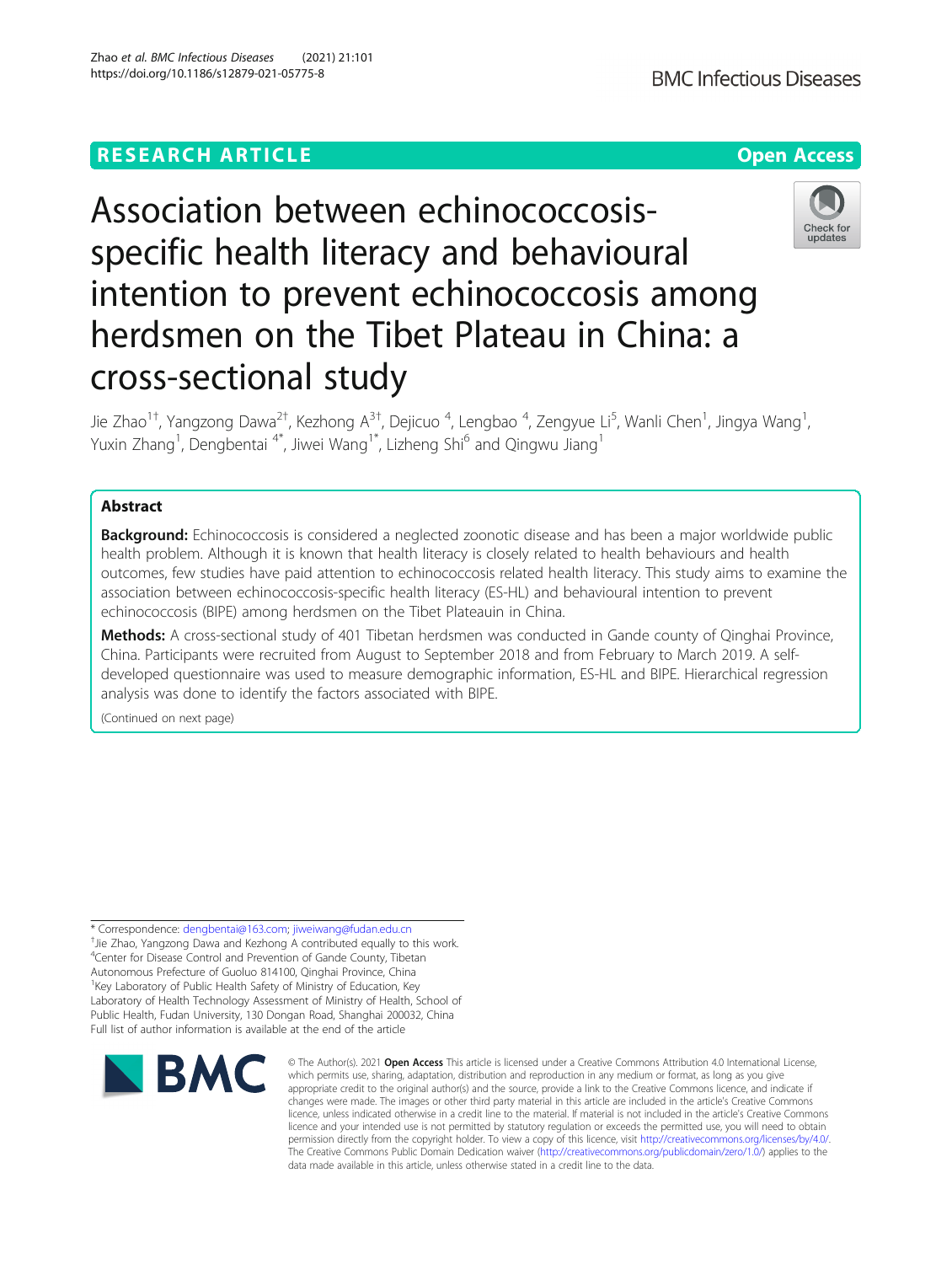#### (Continued from previous page)

Results: In the hierarchical regression analysis, we entered age, sex, education level, marital state and family monthly income per capita into model 1 which explained a significant amount of variance in BIPE (Adjusted  $R^2$ change = 0.029, P = 0.006). Sex (β = - 0.125, P = 0.013) and family monthly income per capita (β = - 0.133, P = 0.009) were found to be associated with BIPE. Subsequently, the three factors of ES-HL were added to Model 1 to create Model 2. In Model 2, the two factors of ES-HL, perceived echinococcosis information support (β = 0.229,  $P$  < 0.001) and echinococcosis-specific self-management ability ( $\beta$  = 0.252, P < 0.001), were significantly associated with BIPE, while the information acquisition and evaluation ability factor (β =0.093,  $P$  = 0.089) was not found to be associated with BIPE. The model improved significantly when ES-HL was included (Model 2) explaining the 25.8% of variance of BIPE (Adjust  $R^2$  change =0.229,  $P < 0.001$ ).

**Conclusions:** ES-HL is an important predictor of whether individuals take preventive actions against echinococcosis. An ES-HL promotion action project should be developed targeting specific populations to enhance the prevention of echinococcosis.

Keywords: Echinococcosis prevention, Health literacy, Behavioural intention

#### Background

Echinococcosis is a chronic zoonotic parasitic disease caused by infection of larval stages of cestodes of the genus Echinococcus [\[1](#page-8-0)]. Carnivores such as domestic dogs, wolves and foxes are the main source of infection, while herbivorous and omnivorous animals such as cattle and sheep act as intermediate hosts [\[2](#page-8-0)]. Alveolar echinococcosis (AE) caused and cystic echinococcosis (CE) are the two forms that pose a major public health threat to humans [\[3](#page-8-0)]. In 2015, the WHO estimated that echinococcosis caused nearly 20,000 deaths and resulted in more than 870,000 disability-adjusted life years globally each year [\[4](#page-8-0)].

Since the mid-1990s, the prevalence of echinococcosis in the Tibetan Plateau has been a major neglected public health problem, especially in the eastern and central regions of the Plateau [[5\]](#page-8-0). Studies have shown that the burdens of CE and AE in Tibetan Plateau are higher than that in other endemic areas in the world [[6,](#page-8-0) [7\]](#page-8-0). The human incidence of echinococcosis in some countries on the Tibetan Plateau can reach more than 50 cases per 100,000 people per year, with the prevalence exceeding 10% [\[8](#page-8-0)].

There are many social factors favouring the life cycle of the genus Echinococcus. In China, most Tibetan herdsmen families traditionally have close contact with their livestock and keep at least 1 dog. As a result of this tradition, dog manure and cow dung are commonly found scattered in their tents. Women collect these droppings by hand, dry them for fuel, and make fire with dung cakes when cooking. Poor hand washing habits and hand-kneaded food increase the chances of ingesting Echinococcus eggs. In addition, home slaughter and the feeding of dogs with raw offals favour the parasite's life cycle. Furthermore, herders are often reluctant to harm animals, so they often refuse to deworm their dogs or vaccinate their lambs. These lifestyle factors which increase the risk of echinococcosis infection in herdsmen may be closely related to their lower health literacy (HL) [[9\]](#page-8-0).

The World Health Organization defines HL as 'the cognitive and social skills which determine the motivation and ability of individuals to gain access to, understand, and use information in ways which promote and maintain good health' [[10\]](#page-8-0). HL has been considered to be an important goal of public health education strategies [[11\]](#page-8-0). Low HL level is associated with difficulty in understanding disease knowledge, difficulty in adhering to health-promoting behaviours and underutilization of health services, resulting in increased morbidity and mortality [\[12\]](#page-8-0). Research has also shown that HL in patients with high-risk cardiovascular conditions is essential to self-care, especially in the most vulnerable populations [[13\]](#page-8-0). Many studies have shown that diabetes patients with poor HL had difficulties adhering to all aspects of treatment regimens, because different knowledge and skills were required for unique aspects of the regimens [\[14](#page-8-0), [15](#page-8-0)]. Echinococcosis-specific health literacy (ES-HL) refers to the abilities that enable the acquisition and processing of echinococcosis-related information and actively manage one's health for the prevention and control of echinococcosis. We hypothesized that ES-HL is an important determinant of echinococcosis related health behaviours. Currently, there is a knowledge gap in this area with very little research considering the association between ES-HL and echinococcosis related health behaviours.

Behavioural intention refers to an individual's judgment of the subjective probability of taking a particular behaviour. In some psychosocial behaviour models, behavioural intention has been regarded as a key determinant of the individual rational behaviour and has been employed extensively to understand social issues [\[16](#page-8-0)]. According to the theory of reasoned action, intention is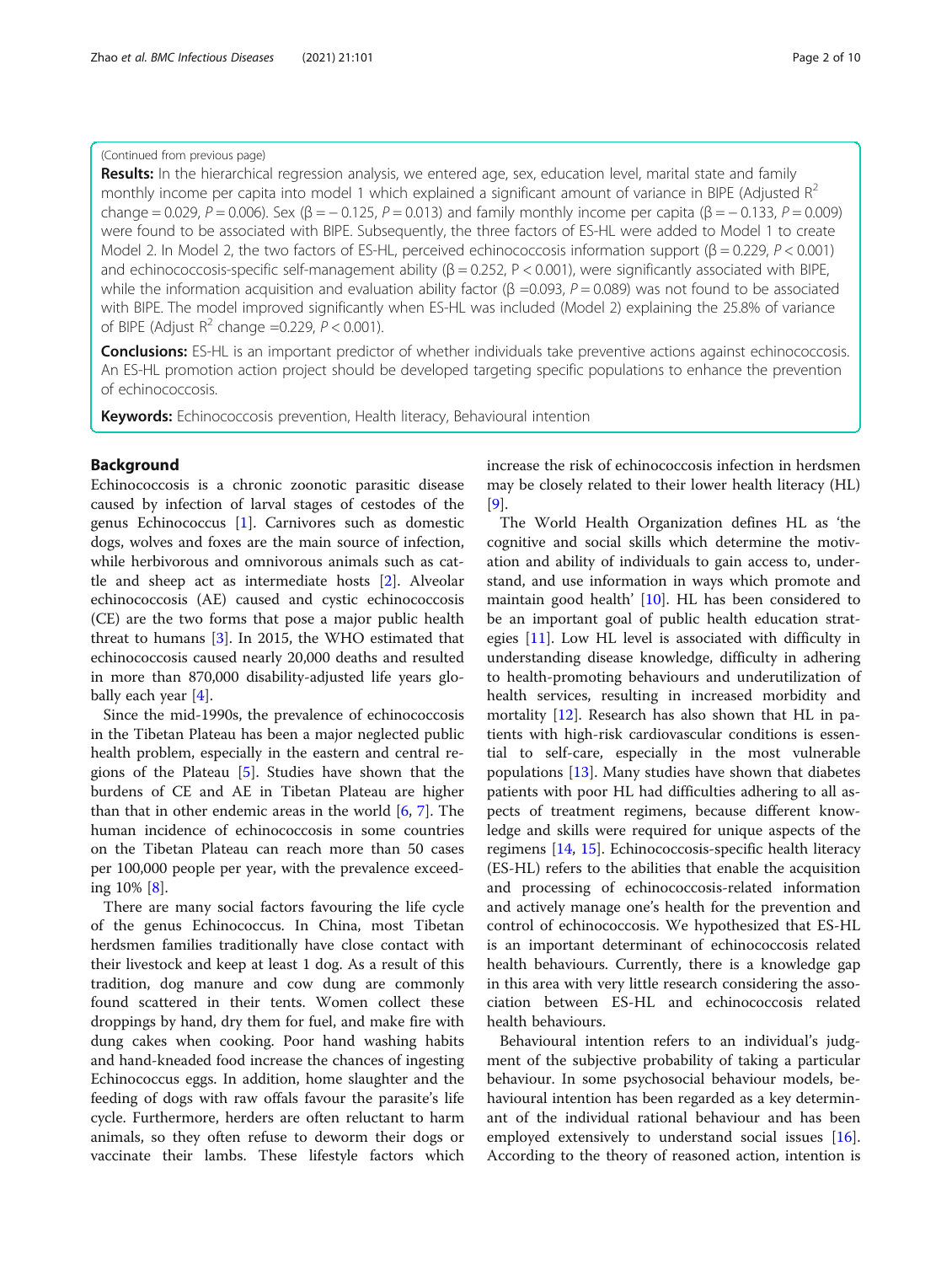the proximal predictor of behaviour [[17\]](#page-8-0). The theory of planned behaviour also assumes that intention is the most important predictor of behaviour [\[18](#page-8-0)].

This study aims to examine the association between ES-HL and behavioural intention to prevent echinococcosis (BIPE) among herdsmen on the Tibet Plateau in China, so as to help inform and shape future interventions aimed at improving people's echinococcosis related health behaviours.

## **Methods**

## Recruitment

The cross-sectional study was conducted in Gande county, Golog Tibetan Autonomous Prefecture, Qinghai Province, China (Fig. 1). Gande county is located in the Southeastern part of Qinghai Province and in the hinterland of the Tibet Plateau. The area of Gande county is about  $7046.2 \text{ km}^2$  with an average elevation higher than 4300 m. Gande county is composed of 7 townships. There are 8579 households (including 7671 herdsman households), with a total population of 38,352 (including 32,523 herdsmen). The Tibetan population accounts for 98% of the total population. In addition, Tibetan Buddhism is by far the dominant religion in the area with a total of 11 Tibetan Buddhist monasteries in Gande county.

Based on the rule of ensuring 10 events per candidate predictor parameter (10 EPP) for prediction model [\[19](#page-8-0)],

the sample size required for regression model analysis in this study is 130. For exploratory factor analysis, the sample size is required to be at least 10 times the number of items [[20\]](#page-8-0), and this study requires a sample size of 170. Therefore, the final sample size of this study should be no less than 170. The inclusion criteria of this study included: 1) Tibetan herdsmen; 2) 18–70 years old; 3) no serious concurrent diseases; 4) no serious mental illness or cognitive impairment; 5) no communication disorder. A convenient sampling method was adopted to recruit the participants from August to September 2018 and from February to March 2019. All 11 Tibetan Buddhist temples located in 7 townships in Gande county were selected as sampling sites for this study. Participants were recruited during 11 Buddhist activities which were held at the 11 temples. The number of herdsmen in each activity was  $50 \sim 60$ , and a total of 640 herdsmen participated in the 11 activities. At the end of the activities, participants were introduced to the purpose and content of the survey by research team members. At the beginning of the introductions, 90 herdsmen left the temples mainly because they had no time to be surveyed. Five hundred fifty herdsmen listened to our introduction of the survey, but 149 of whom refused to participate. Some were not interested in the survey, while others were unwilling to wait for a long time and eager to rush home, because our team of 3–5 members could not survey all the herdsmen quickly. Finally, a total of 401



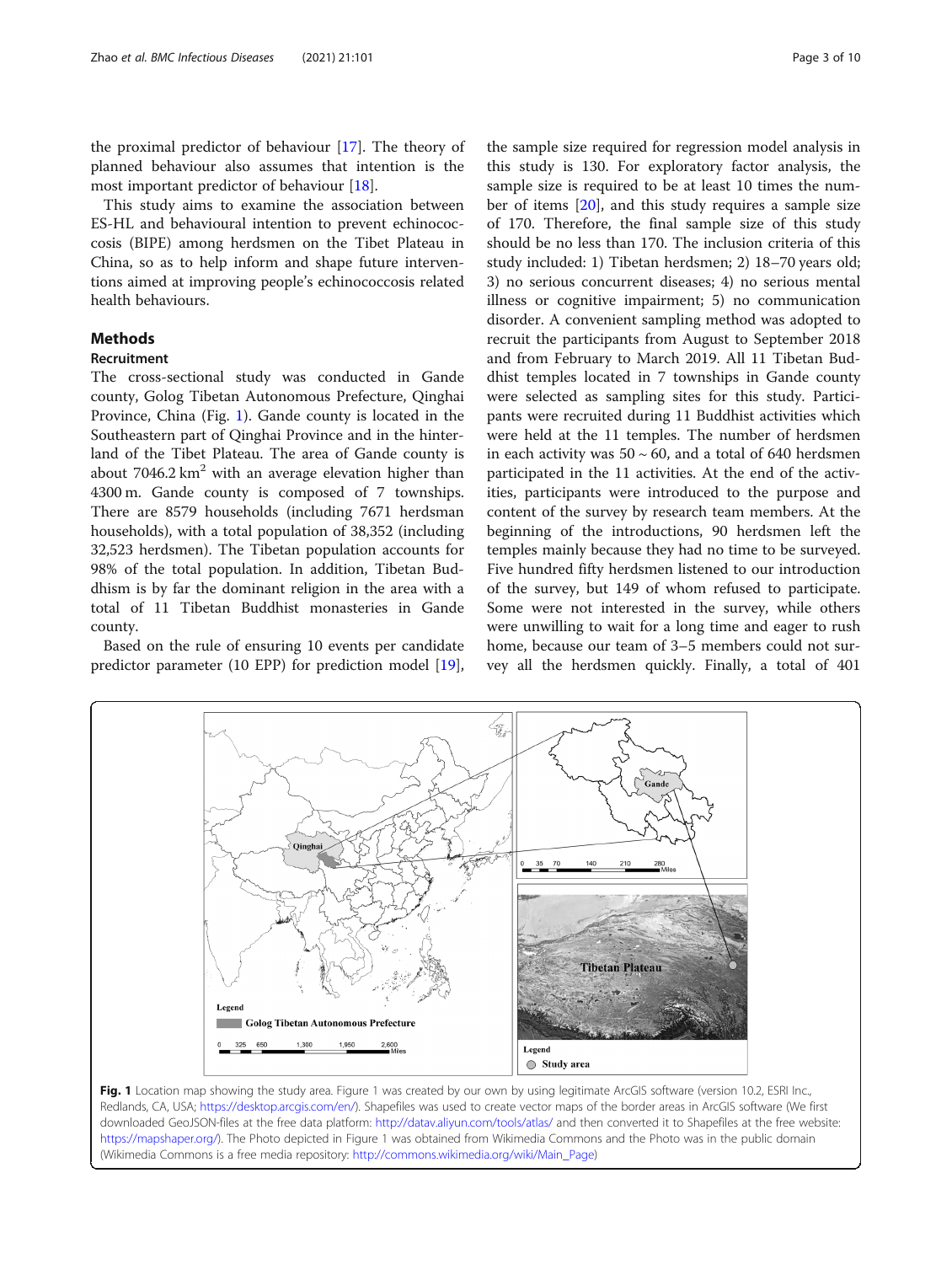herdsmen participated in the survey and signed the informed consents. Questionnaires were conducted by an interviewer asking questions of a respondent in Tibetan in person. Each questionnaire took about 15 min to complete, with a \$2 cash reward for completion.

## Measurement

#### Socio-demographic information

Socio-demographic information including age, sex, education level, marital state, family monthly income per capita was collected with self-report questionnaire.

#### Measurement of ES-HL

ES-HL was measured by a self-developed scale which was based on "The Health Literacy Questionnaire (HLQ) [[21\]](#page-8-0)" and "The European health literacy survey (HLS-EU) [[22\]](#page-8-0)". The initial scale consists of 17 items designed to measure five ES-HL dimensions, namely "perceived echinococcosis information support (4items)", "information acquisition ability (3items)", "information evaluation ability (3items)", "ability to actively communicate with health care providers (3items)", and "echinococcosis-specific self-management ability (4items)". Of these 17 items, eleven items were drawn from the HLQ, including three items from "ability to actively engage with healthcare providers" factor, three items from "ability to find good health information" factor, two items from "having sufficient information to manage my health" factor, one item from "appraisal of health information" factor, one item from "feeling understood and supported by healthcare providers" factor and one item from "actively managing my health" factor. Five items were drawn from the HLS-EU, including two items from "disease preventionapplying information on health" matrix, two items from "health promotion-applying information on health" matrix and one item from "disease preventionappraising/judging information on health" matrix. Only one item was self-developed, which was "I can get advice from village cadres on echinococcosis prevention and treatment" in the dimension of "perceived echinococcosis information support". Items drawn from existing instruments were slightly adapted to ensure their appropriateness for the echinococcosis-related situations. All items were rated on a 5-point Likert scale ranging from  $1 =$  strongly disagree to  $5 =$  strongly agree. The score of each item ranged from 1 to 5, with the overall score being the sum of all the item scores. To eliminate the impact of the number of items, scores for each dimension were obtained by dividing the total score of each dimension by its corresponding number of items. Therefore, the score of each dimension also ranged from 1 to 5.

#### Measurement of BIPE

BIPE was also measured by a questionnaire developed by our own. This questionnaire contains a total of 11 items, and all items were rated on a 5-point Likert scale ranging from  $1 = \text{very}$  reluctant to  $5 = \text{very}$  willing to. Participants were asked how strongly they were willing to take preventive action against echinococcosis by the questions such as "Are you willing to participate in the government-sponsored screening for echinococcosis?", "Are you willing to deworm your dogs against echinococcosis?" or "Are you willing to bury the guts of a slaughtered animal rather than feed it to a dog?". The score of each item ranges from 0 to 1, and the total score is the sum of all the item scores. In this study, the Cronbach's α of the questionnaire was 0.882.

#### Statistical analysis

Exploratory factor analysis (EFA) and confirmatory factor analysis (CFA) were used to test the structural validity of the ES-HL Scale. The 401 participants included in this study were randomized into two data sets (Set 1,  $n = 207$ ; Set 2,  $n = 204$ ) using the random case sampling feature of SPSS. EFA of the principal components with varimax rotation was performed on data set 1. An eigenvalue  $> 1$  was used as a cut-off point to determine the applicability of the pre-designed factors of ES-HL. Items with factor loading > 0.5 and conceptual relevance were used as criteria for retaining in a factor. Items with factor loadings > 0.4 on two or more factors would be excluded. CFA was then performed on data set 2 using the method of maximum likelihood. Modification indices were used to guided adjustments to the relationships in the model and only the path of correlation was added between the residuals belonging to the same dimension. CFA was initially conducted on each of the factors with their corresponding items as the indicators. Moreover, CFA was conducted on all factors using their corresponding indicators ES-HL model.

Descriptive statistics were used to summarize the demographic characteristics of participants. Pearson correlation analyses was used to preliminarily analyze the relationship between study variables. Hierarchical multiple regression was used to explore the association between ES-HL and BIPE with age, sex, degree of education, marital status, and family monthly income per capita as control variables. The grouping of demographic variables is as follows: age  $(1 = 18-29)$ ",  $2 = 30-1$  $39"$ ,  $3 = 40-49"$ ,  $4 = 250"$ , sex  $(1 = 40)$ ;  $2 = 40$ male"), marital status  $(1 - \text{``married'' } 2 = \text{``single, including})$ unmarried, divorced, widowed and separated etc."), education (1="illiterate or primary school," 2="junior high school", 3= "senior high school or above"), family monthly income per capita  $(1 = \frac{1}{2} \times 1000^{\circ})$ ,  $2 = \frac{1000 - 1000}{\circ}$ 1999", 3= "2000–3999", 4= "≥4000"). The demographic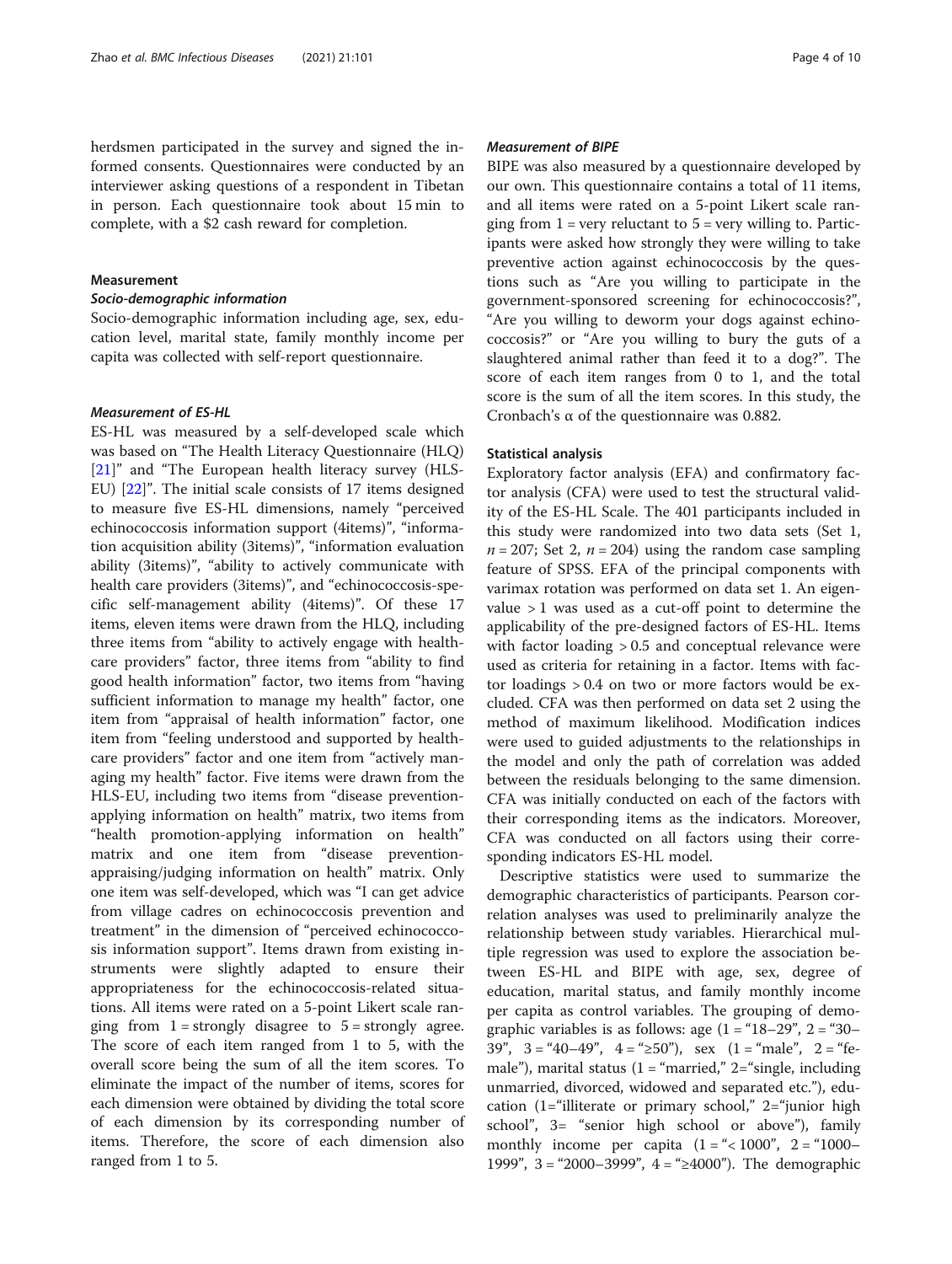variables were set as dummy variables for correlation analysis and regression analysis. Tolerance and variance inflation factors were used to diagnose multicollinearity among independent variables.

In the present study, all statistical analyses were performed using the SPSS 22.0 and the AMOS 22.0. There was no missing value of demographic variables, and the number of missing values of ES-HL and BIPE variables were less than 5. The missing value was replaced by the continuous mean value method.

## Results

#### Demographic characteristics

Table 1 summarizes the demographic characteristics of the respondents. In this study, 401 Tibetan pastoral residents were recruited. The mean age of the respondents is  $38.61 \pm 13.31$  (mean  $\pm$  SD), and 49.1% are female. The majority (74.6%) have just finished primary school or are illiterate, and 44.6% have a monthly income < 1000 CNY (≈142USD). More than 80% of respondents are married.

#### Exploratory factor analysis

Table [2](#page-5-0) presents the factor loadings based on EFA, Cronbach's α, score mean and standard deviation for these factors. The results of KMO (kaiser-meyer-olkin) measurement (KMO value = 0.922) and Bartlett's

|  |  |  |  | <b>Table 1</b> Demographic characteristics of the respondents |  |  |  |  |
|--|--|--|--|---------------------------------------------------------------|--|--|--|--|
|--|--|--|--|---------------------------------------------------------------|--|--|--|--|

| Characteristic                        | Number (%) |
|---------------------------------------|------------|
| Sex                                   |            |
| Male                                  | 197 (49.1) |
| Female                                | 204 (50.9) |
| Age                                   |            |
| $<$ 29                                | 110 (27.4) |
| $30 - 39$                             | 120 (29.9) |
| $40 - 49$                             | 88 (21.9)  |
| $\geq 50$                             | 83 (20.7)  |
| Degree of education                   |            |
| Illiterate or primary school          | 299 (74.6) |
| Junior high school                    | 38 (9.5)   |
| Senior high school or above           | 64 (16.0)  |
| <b>Marital status</b>                 |            |
| Married                               | 326 (81.3) |
| Others (unmarried, divorced, widowed) | 75 (18.7)  |
| Family monthly income per capita      |            |
| < 1000                                | 179 (44.6) |
| 1000-1999                             | 112 (27.9) |
| 2000-3999                             | 75 (18.7)  |
| $\geq 4000$                           | 35(8.7)    |

Table legend: Table 1 summarizes the demographic characteristics of the respondents

sphericity test  $(P < 0.001)$  confirmed the adequacy for the EFA. EFA of the initial scale yielded three factors that accounted for 69.51% of total variance. Two items of the initial scale with factor loadings > 0.4 on two or more factors were deleted. After analyzing and categorizing the meanings of the factors and the items they contain, the three factors are named for perceived echinococcosis information support, information acquisition and evaluation ability and echinococcosis-specific self-management ability. Perceived echinococcosis information support factor (4 items) contains the same items as the first dimension of the initial scale. The factor refers to the ability to obtain information support on echinococcosis control from various channels. Information acquisition and evaluation ability factor (5 items) mainly merges the second and the third dimensions of the initial scale. The factor refers to the ability to find information about echinococcosis independently and to make independent judgment and evaluation. Echinococcosisspecific self-management ability factor (6 items) mainly merges the fourth and the fifth dimensions of the initial scale. The factor refers to the ability to participant in health promotion activities for echinococcosis prevention.

#### Confirmatory factor analysis

Table [3](#page-5-0) summarizes the modified fit statistics of CFA of ES-HL model. CFA was conducted respectively on perceived echinococcosis information support factor with four indicators, information acquisition and evaluation ability factor with six indicators and echinococcosisspecific self-management ability factor with five indicators. The fit indices of the three models suggest that each of the three factors is appropriate. To confirm the factor structure, the three-factor-model of ES-HL was tested using CFA. The fit indices show that the model fits the data well.

#### Preliminary correlation analyses

Table [4](#page-6-0) summarizes the correlation among the demographic variables (sex, age, education level, marital status, family monthly income per capita), ES-HL and BIPE. The table indicates sex, family monthly income per capita, and ES-HL as significantly correlated with the BIPE. Results from the collinearity statistics test also show that all variables have a tolerance greater than 0.5 and the variance inflation factor is less than 2, which means that there is no multicollinearity among independent variables.

## Hierarchical multiple regression analysis

Table [5](#page-6-0) reports the unstandardized (B) and standardized (β) regression coefficients for model 1 and model 2. For model 1, sex, age, education, marital status, and income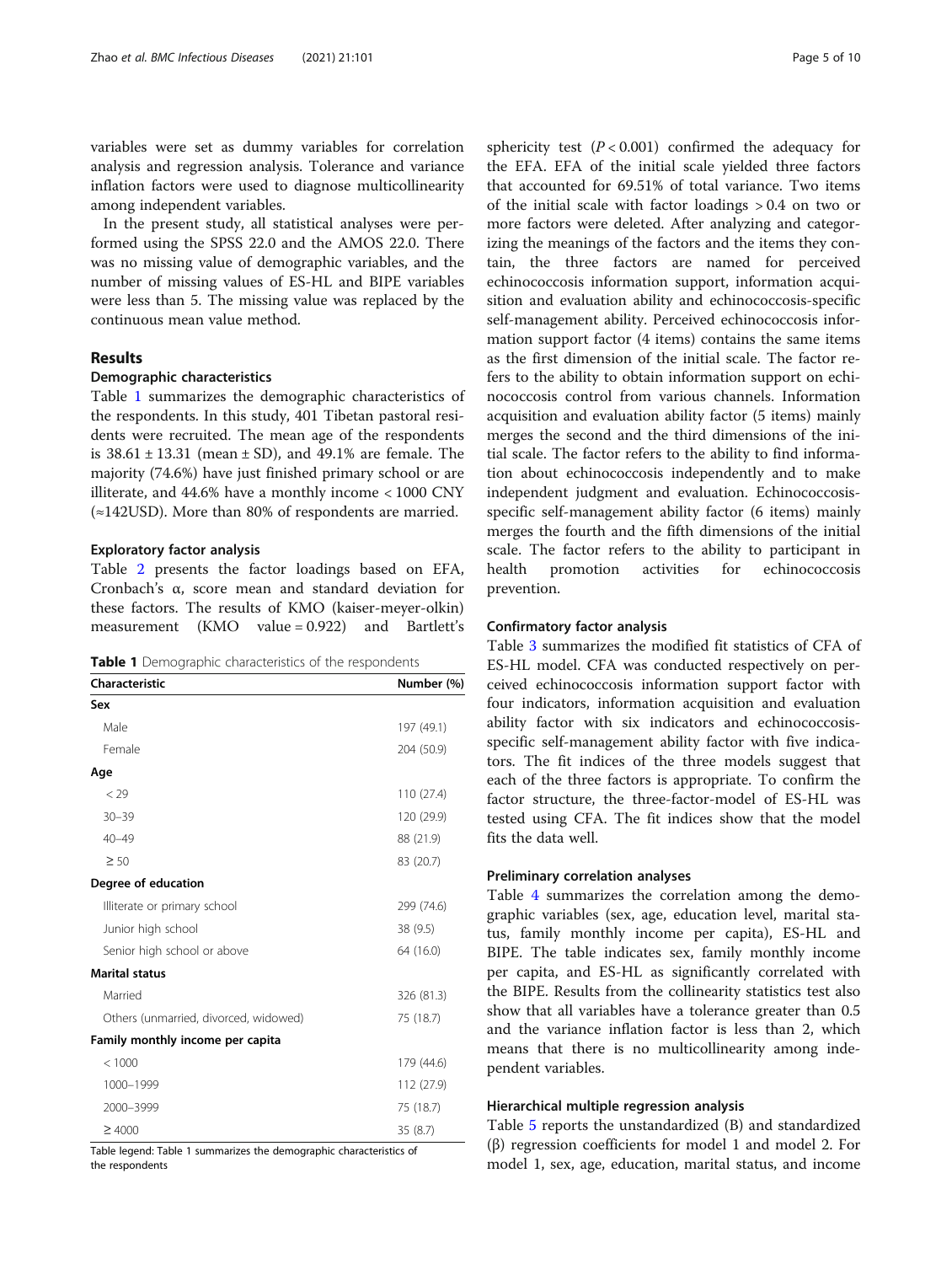#### <span id="page-5-0"></span>Table 2 Results of exploratory factor analysis of ES-HL

|                                                                                                                | <b>Factor</b><br>loading | <b>Reliability</b><br>(Cronbach's a) | Mean $\pm$ SD     |
|----------------------------------------------------------------------------------------------------------------|--------------------------|--------------------------------------|-------------------|
| Perceived echinococcosis information support                                                                   |                          | 0.880                                | $2.964 + 0.968$   |
| Be able to get advice on echinococcosis control from health professionals                                      | 0.664                    |                                      |                   |
| Be able to get advice on echinococcosis control from family members                                            | 0.756                    |                                      |                   |
| Be able to get advice on echinococcosis control from friends                                                   | 0.787                    |                                      |                   |
| Be able to get advice on echinococcosis control from village officials                                         | 0.791                    |                                      |                   |
| Information acquisition and evaluation ability                                                                 |                          | 0.914                                | $2.402 \pm 0.954$ |
| Be able to find information on echinococcosis control from several different sources                           | 0.814                    |                                      |                   |
| Be able to find echinococcosis-related information independently                                               | 0.825                    |                                      |                   |
| Be able to analysis/evaluation echinococcosis-related information                                              | 0.861                    |                                      |                   |
| Have enough information to help dealing with the problems about echinococcosis                                 | 0.848                    |                                      |                   |
| Be sure that knowledge about echinococcosis has been mastered                                                  | 0.811                    |                                      |                   |
| Be able to discuss echinococcosis with health care provider                                                    | 0.590                    |                                      |                   |
| Echinococcosis-specific self-management ability                                                                |                          | 0.874                                | $3.163 \pm 0.848$ |
| Be able to give a good description of daily behaviour                                                          | 0.722                    |                                      |                   |
| Be able to obtaine information on echinococcosis control by communication with medical<br>and health personnel | 0.739                    |                                      |                   |
| Be able to prevent echinococcosis through active behaviour management                                          | 0.757                    |                                      |                   |
| Participate in screening for echinococcosis actively                                                           | 0.836                    |                                      |                   |
| Attend lectures and activities on echinococcosis control actively                                              | 0.750                    |                                      |                   |

Table legend: Table 2 presents the factor loadings based on EFA, Cronbach's α, score mean and standard deviation for these factors

were entered into the model. Sex  $(\beta = -0.125, P = 0.013)$ and family monthly income per capita (β =  $-$  0.133, P = 0.009) explained a significant amount of variance of BIPE (Adjust  $R^2$  change =0.029,  $P = 0.006$ ). The model improved significantly when ES-HL was included (Model 2) explaining 25.8% of variance of BIPE (Adjust  $R^2$ change =0.229,  $P < 0.001$ ). In model 2, sex (β = -0.064,  $P = 0.152$ ) was no longer significantly related to BIPE, while family monthly income per capita ( $\beta$  = -0.119, P = 0.008) was still significantly related to BIPE. Perceived echinococcosis information support  $(\beta = 0.229, P <$ 0.001) and echinococcosis-specific self-management ability ( $β = 0.252$ ,  $P < 0.001$ ) were significant predictors of BIPE, while the dimension of information acquisition and evaluation ability (β = 0.093,  $P = 0.089$ ) was not significantly related to BIPE.

#### **Discussion**

This study shows that the two dimensions of ES-HL, perceived echinococcosis information support and echinococcosis-specific self-management ability, were significantly associated with BIPE, while the information acquisition and evaluation ability dimension was not found to be associated with BIPE. In addition, sex and income level were also associated with BIPE.

In this study, perceived echinococcosis information support factor involves the use of cognitive and interactive skills in a social environment. It is associated with the extent to which people participate in health-related community activities and exchange health information. Studies have shown that social support is crucial to the spread of health information among populations and has an important impact on individuals' health behaviours

**Table 3** Fit statistics (modified) of CFA of ES-HL model ( $n = 204$ )

| Model                                                                  | $x^2$ (df)   | GFI   | AGFI  | TLI   | CFI   | <b>RMSEA</b> | <b>SRMR</b> |
|------------------------------------------------------------------------|--------------|-------|-------|-------|-------|--------------|-------------|
|                                                                        |              |       |       |       |       |              |             |
| Three-factor model of ES-HL                                            | 174.719 (80) | 0.900 | 0.850 | 0.945 | 0.958 | 0.075        | 0.067       |
| Single-factor model of perceived echinococcosis information support    | 1.184(1)     | 0.997 | 0.971 | 0.998 | 1.000 | 0.030        | 0.007       |
| Single-factor model of information acquisition and evaluation ability  | 5.182(7)     | 0.976 | 0.937 | 0.984 | 0.991 | 0.070        | 0.012       |
| Single-factor model of echinococcosis-specific self-management ability | 9.244(3)     | 0.982 | 0.910 | 0.964 | 0.989 | 0.101        | 0.022       |

Table legend: GFI Goodness-of-fit index, AGFI Adjusted GFI, CFI Comparative fit index, TLI Tucker Lewis index, RMSEA Root mean square error of approximation, SRMR Standardized root mean square residual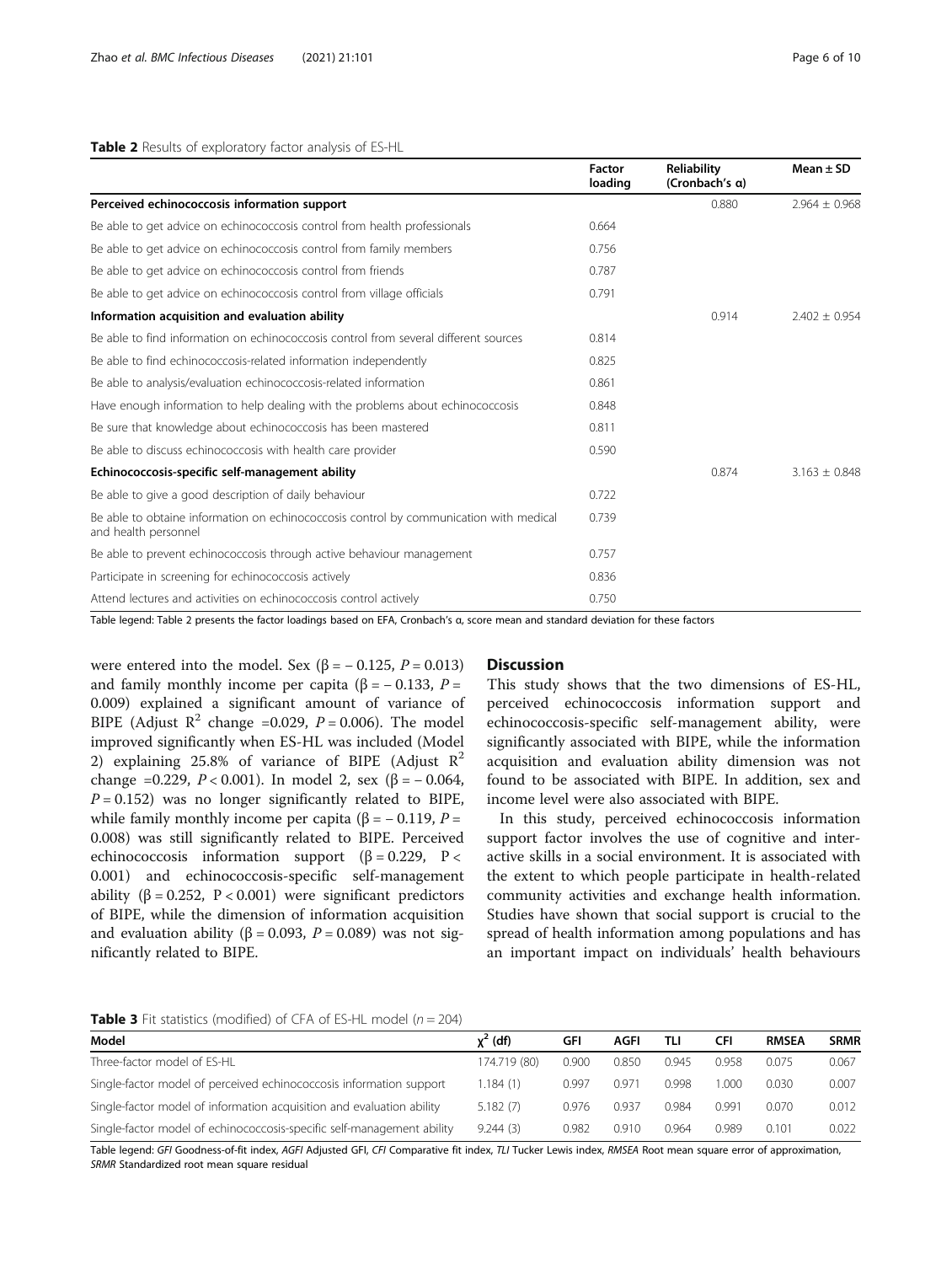| Characteristic                                     |            | 2           | 3          | 4        | 5                        | 6                        |            | 8         | g |
|----------------------------------------------------|------------|-------------|------------|----------|--------------------------|--------------------------|------------|-----------|---|
| 1. Sex                                             | -          |             |            |          |                          |                          |            |           |   |
| 2. Age                                             | $-0.102*$  |             |            |          |                          |                          |            |           |   |
| 3. Degree of education                             | 0.064      | $-0.383***$ |            |          |                          |                          |            |           |   |
| 4. Marital status                                  | $0.126*$   | $-0.357***$ | $0.384***$ |          |                          |                          |            |           |   |
| 5. Family monthly income per capita                | $-0.004$   | $-0.013$    | $0.159**$  | $-0.017$ | $\overline{\phantom{0}}$ |                          |            |           |   |
| 6. Perceived echinococcosis information support    | $-0.09$    | $-0.141**$  | 0.053      | 0.015    | $-0.031$                 | $\overline{\phantom{0}}$ |            |           |   |
| 7. Information acquisition and evaluation ability  | $-0.023$   | $-0.243***$ | $0.269***$ | 0.044    | 0.081                    | $0.527**$                |            |           |   |
| 8. Echinococcosis-specific self-management ability | $-0.131**$ | 0.064       | $-0.032$   | $-0.065$ | $-0.04$                  | $0.646**$                | $0.371***$ |           |   |
| 9. BIPE                                            | $-0.137**$ | 0.042       | $-0.026$   | $-0.092$ | $-0.127*$                | $0.439***$               | $0.283**$  | $0.454**$ |   |

<span id="page-6-0"></span>Table 4 Correlation among demographic variables, ES-HL and BIPE

Table legend: Table 4 summarizes the correlation among the demographic variables (sex, age, education level, marital status, family monthly income per capita), three factors of ES-HL and BIPE. Demographic variables were all categorical variables, which were set as dummy variables for correlation analysis.  $* p < 0.05, *$  $P < 0.01,$ \*\*\*  $P < 0.001$ 

[[23,](#page-8-0) [24\]](#page-8-0). This study shows that when herdsmen have more perception of echinococcosis information support from the village cadres, the medical staff or family members, their BIPE will increase. This may be because more social information support means more access to information, then the herdsmen will have a better understanding of echinococcosis or are more likely to be motivated by others to take action to prevent echinococcosis. Consistent with our research, in the case of oral health-promoting behaviour, it was indicated that the health literacy domain "Feeling understood and supported by healthcare provider" in HLQ was associated with oral health-promoting behaviour, including the frequency of brushing teeth and the use of interdental floss [[25\]](#page-8-0).

The researchers believed that the definition of selfmanagement includes at least two components: selfsupervision and decision-making [\[26\]](#page-8-0). In this study, echinococcosis-specific self-management skills include the abilities to conduct self-assessment, participate in echinococcosis prevention services and make decisions to modify their own behaviour. At present, selfmanagement ability has been widely concerned in the management of chronic diseases [[27](#page-8-0)–[29\]](#page-8-0). Many studies have also shown that self-management interventions have benefits for the prevention of infectious diseases, such as AIDS [[30\]](#page-8-0), tuberculosis [[31](#page-8-0)], hepatitis C [[32](#page-8-0)] and filariasis  $[33]$  $[33]$ . Furthermore, it has been found that health literacy domain "active managing of one's health" in HLQ was closely related to the health risk behaviours

Table 5 Summary of hierarchical regression analysis for variables predicting the BIPE

| Variable                                        | B        | SE B  | β          | $\triangle$ Adjust R <sup>2</sup> | Total adjust $R^2$ |
|-------------------------------------------------|----------|-------|------------|-----------------------------------|--------------------|
| Model 1                                         |          |       |            | 0.029                             | 0.029              |
| Age                                             | 0.082    | 0.342 | 0.013      |                                   |                    |
| Sex                                             | $-1.676$ | 0.673 | $-0.125*$  |                                   |                    |
| Degree of education                             | 0.390    | 0.511 | 0.044      |                                   |                    |
| Marital status                                  | $-1.533$ | 0.958 | $-0.090$   |                                   |                    |
| Family monthly income per capita                | $-0.901$ | 0.343 | $-0.133**$ |                                   |                    |
| Model 2                                         |          |       |            | 0.229                             | 0.258              |
| Age                                             | 0.370    | 0.310 | 0.060      |                                   |                    |
| Sex                                             | $-0.851$ | 0.593 | $-0.064$   |                                   |                    |
| Degree of education                             | 0.083    | 0.460 | 0.009      |                                   |                    |
| Marital status                                  | $-1.028$ | 0.843 | $-0.060$   |                                   |                    |
| Family monthly income per capita                | $-0.808$ | 0.301 | $-0.119**$ |                                   |                    |
| Perceived echinococcosis information support    | 1.581    | 0.437 | $0.229***$ |                                   |                    |
| Information acquisition and evaluation ability  | 0.649    | 0.380 | 0.093      |                                   |                    |
| Echinococcosis-specific self-management ability | 1.998    | 0.463 | $0.252***$ |                                   |                    |

Table legend: Table 5 reports the unstandardized (B) and standardized (β) regression coefficients for model 1 and model 2. Demographic variables were all categorical variables, which were set as dummy variables for regression analysis.\*  $P < 0.05$ , \*\*  $P < 0.01$ ,\*\*\*  $P < 0.001$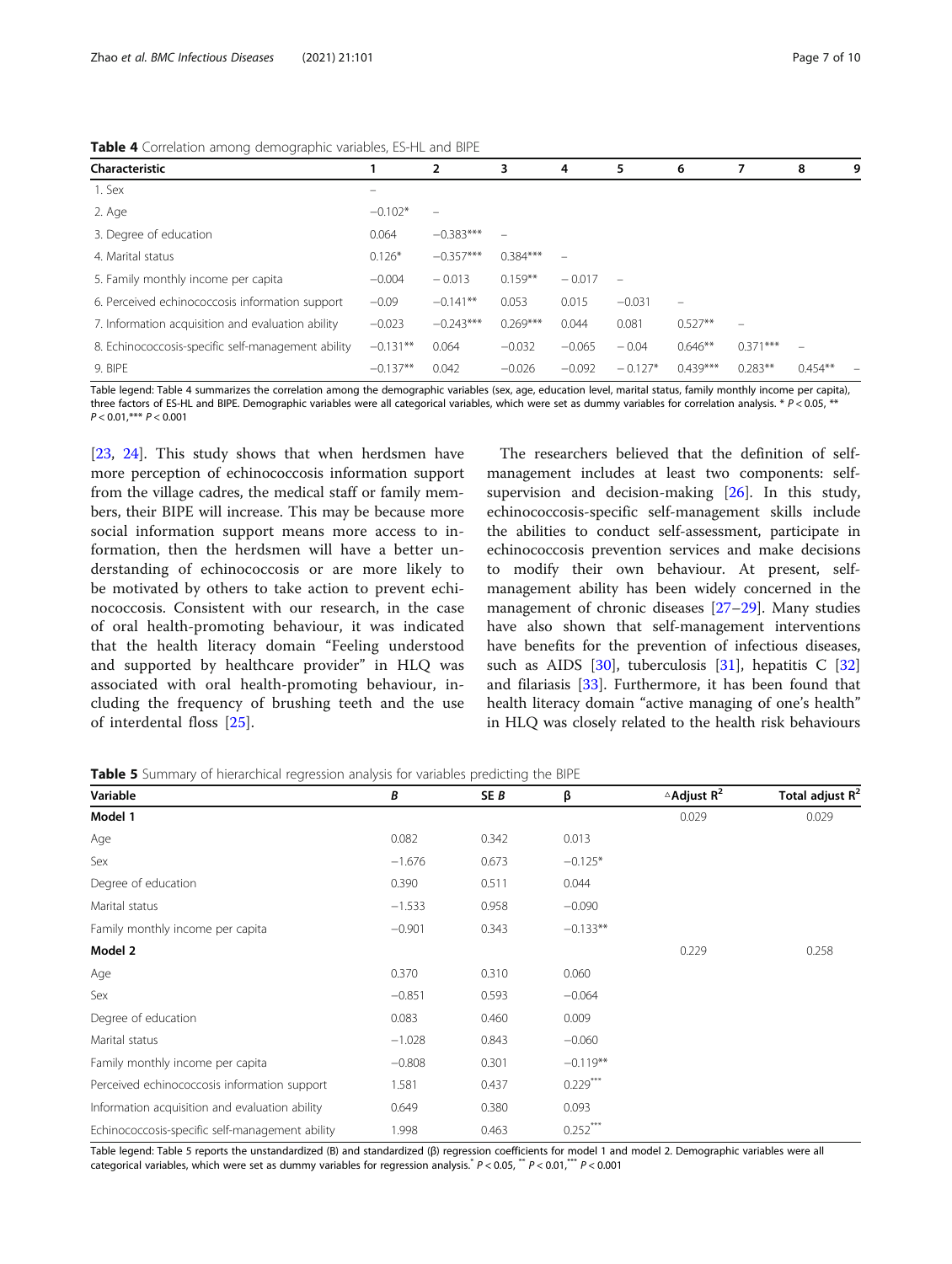of Danish adults, including physically inactive, unhealthy diet and smoking [\[34\]](#page-8-0), as well as the oral healthpromoting behaviours of Slovak adults [\[25\]](#page-8-0). It was also indicated that "active managing of one's health" domain was significantly associated with the lifestyle risk factors including smoking and being more sedentary among Geelong Osteoporosis [\[35](#page-8-0)]. The result of our study that echinococcosis-specific self-management ability was a key predictor of individual BIPE is consistent with the above studies on the relationship between health behaviours and self-management ability in health literacy domain.

In this study, information acquisition and evaluation ability factor was not found to be associated with BIPE. This may be explained by the fact that most respondents recruited in this study have just finished primary school or were illiterate. Information acquisition and evaluation ability of most participants are generally at a very lower level. Therefore, it may be not a sensitive predictor of BIPE. Furthermore, most herdsmen live in resourcelimited and deprived communities, and their understanding of echinococcosis rely heavily on their social networks. Therefore, echinococcosis information channels and external echinococcosis information support may be more important for echinococcosis prevention than their own information acquisition and evaluation ability.

In addition, this study shows that sex is an influencing factor of the BIPE. Compared with males, the BIPE for females is lower in this study. There is also a study that showed the gap of echinococcosis-related knowledge between men and women [\[36\]](#page-8-0). For example, most men were aware of the link between infected offal and dog infection, but few women were [\[36](#page-8-0)]. A health information intervention study on echinococcosis [[37](#page-8-0)] also showed that the intervention had different outcomes among men and women because of the educative role and norms at the household level. Our study also shows that the BIPE in high-income earners was lower than that in low-income earners. This may be explained by the fact that high-income earners have more cattle and sheep, and they have to spend more time and energy on herd care, so they are more likely to ignore the prevention of echinococcosis.

Although many effective health literacy assessment tools have been developed [\[38\]](#page-9-0), there is still a lack of research on ES-HL assessment tools. The current study develops a three-factor ES-HL scale with good reliability and structure validity. The three factors are significantly correlated with BIPE and could be regarded as important targets to guide echinococcosis related health education intervention campaigns.

This study has several limitations. First, this study is a cross-sectional survey, so the causal relationship between research variables cannot be fully inferred. Second, the measurement tools in this study are selfdeveloped questionnaires which have certain measurement bias. The reliability and validity of the tools still need to be verified in future studies. Third, the convenience sampling technique was applied to recruit participants, so the sample may not be fully representative and limits the statistical inference. In Gande county, a vast area, many herdsmen live scattered in remote mountainous areas and have strong mobility, and many of whom do not use mobile phones because of the bad reception. It is difficult to reach participants through other sampling methods. Giving the fact that almost everyone in Gande county is a Follower of Tibetan Buddhism and will participate in the Buddhist activities regularly, the temples are the most suitable sampling sites where herdsmen can be widely reached. Fourth, we could only recruited the herdsmen from one Buddhist activity at each temple, so many herdsmen who took part in the Buddhist activities in non-survey period were out of our reach. Fifth, the response rate is low, and the study may suffer from a non-response bias. In future similar studies, considerations should be made to train medical personnel or Buddhist monks to investigate the herders to improve their compliance with the survey, or increase the reward for completing the survey. Timing of the investigation is also important, such as in the early afternoon, to prevent herders from rushing home. Finally, we cannot completely exclude the fact that herdsmen may have previously received echinococcosis related health education interventions, which could impact on the knowledge, attitude [\[39](#page-9-0)–[41\]](#page-9-0) and subjective norms [[42](#page-9-0)] related to BIPE of herdsmen and was an important confounding factor.

## **Conclusions**

ES-HL is an important predictor of whether individuals take preventive actions against echinococcosis. An ES-HL promotion action project should be developed targeting specific populations to enhance the prevention of echinococcosis.

#### Abbreviations

ES-HL: Echinococcosis-Specific Health Literacy; BIPE: Behavioural Intention to Prevent Echinococcosis; AE: Alveolar Echinococcosis; CE: Cystic Echinococcosis; HL: Health Literacy; HLQ: The Health Literacy Questionnaire; HLS-EU: The European Health Literacy Survey; EFA: Explore Factor Analysis; KMO: Kaiser-Meyer-Olkin

#### Acknowledgements

We thank all those who responded to this investigation. We also thank all workers and volunteers involved in the acquisition of data.

#### Authors' contributions

YZDW, DJC, DBT, LB and ZYL worked on the data collection. JZ wrote the manuscript following discussions with YZDW. JZ did the statistical analysis. DBT, WLC, JYW and YXZ revised the paper and improved the technical quality of the manuscript. JWW, KZA, LZS and QWJ were the project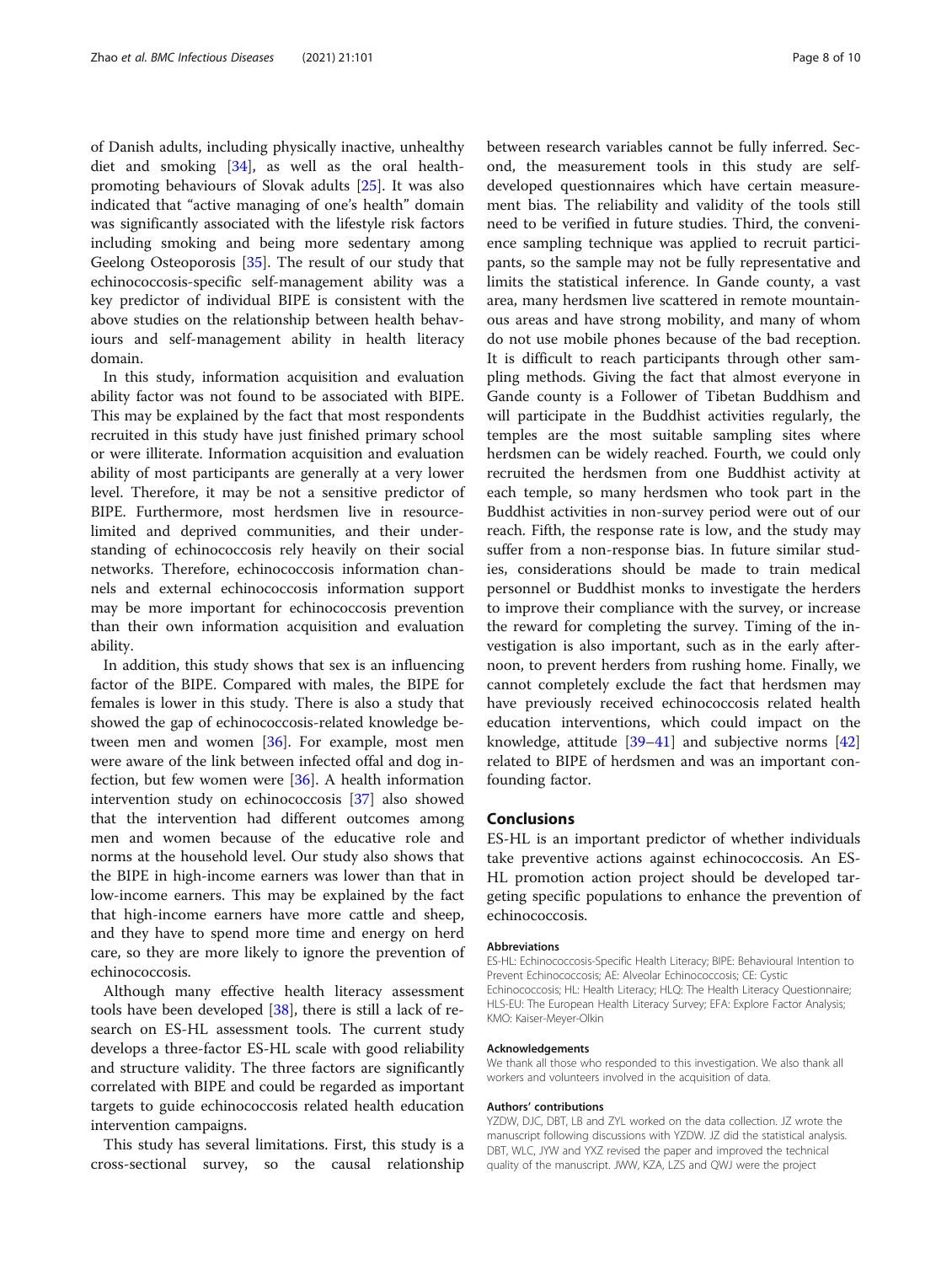<span id="page-8-0"></span>coordinator and participated in all parts of the work. All authors approved the final version of the paper.

#### Funding

This study was supported by China Medical Board 2019 Open Competition Research Program (Grant #19-345) and Discipline Talents Construction Plan of Shanghai Three-year Action Plan for Public Health System Construction (2020-2022) -- Health Education and Health Communication (GWV-10.1- XK14). The funding bodies had no role in the design of the study and collection, analysis, and interpretation of data and in writing the manuscript.

#### Availability of data and materials

The datasets used and/or analysed during the current study are available from the corresponding author on reasonable request.

#### Ethics approval and consent to participate

The study was approved by the Medical Research Ethics Committee of the School of Public Health, Fudan University (The international registry NO. IRB00002408 & FWA00002399). A written informed consent was obtained from each participant.

#### Consent for publication

Not applicable.

#### Competing interests

The authors have no conflicts of interest to disclose.

#### Author details

<sup>1</sup> Key Laboratory of Public Health Safety of Ministry of Education, Key Laboratory of Health Technology Assessment of Ministry of Health, School of Public Health, Fudan University, 130 Dongan Road, Shanghai 200032, China. <sup>2</sup>School of Philosophy, Fudan University, 220 Handan Road, Shanghai 200433, China. <sup>3</sup>Qinghai provincial center for disease control and prevention, Xining 810007, Qinghai Province, China. <sup>4</sup>Center for Disease Control and Prevention of Gande County, Tibetan Autonomous Prefecture of Guoluo 814100, Qinghai Province, China. <sup>5</sup>Qinghai Provincial Institute for Endemic Disease Control and Prevention, Xining 811602, Qinghai Province, China. <sup>6</sup>School of Public Health and Tropical Medicine, Tulane University, New Orleans, LA 70112, USA.

#### Received: 19 July 2020 Accepted: 7 January 2021 Published online: 22 January 2021

#### References

- McManus DP, Zhang W, Li J, Bartley PB. Echinococcosis. Lancet. 2003;362: 1295–304.
- 2. Mitra AK, Mawson AR. Neglected tropical diseases: epidemiology and global burden. Trop Med Infect Dis. 2017;2:36.
- 3. Budke CM, Casulli A, Kern P, Vuitton DA. Cystic and alveolar echinococcosis: Successes and continuing challenges. PLoS Negl Trop Dis. 2017;11: e0005477.
- 4. World Health Organization: WHO estimates of the global burden of foodborne diseases. Accessed 3 Dec 2015.
- 5. Wang Q, Huang Y, Huang L, Yu W, He W, Zhong B, Li W, Zeng X, Vuitton DA, Giraudoux P, Craig PS, Wu W. Review of risk factors for human echinococcosis prevalence on the Qinghai-Tibet plateau, China: a prospective for control options. Infect Dis Poverty. 2014;3:3.
- 6. Wang J-L, Li T-T, Huang S-Y, Cong W, Zhu X-Q. Major parasitic diseases of poverty in mainland China: perspectives for better control. Infect Dis Poverty. 2016;5:67.
- 7. Li T, Chen X, Zhen R, Qiu J, Qiu D, Xiao N, Ito A, Wang H, Giraudoux P, Sako Y, et al. Widespread co-endemicity of human cystic and alveolar echinococcosis on the eastern Tibetan plateau, Northwest Sichuan/ Southeast Qinghai, China. Acta Trop. 2010;113:248–56.
- 8. Craig PS, McManus DP, Lightowlers MW, Chabalgoity JA, Garcia HH, Gavidia CM, Gilman RH, Gonzalez AE, Lorca M, Naquira C, et al. Prevention and control of cystic echinococcosis. Lancet Infect Dis. 2007;7:385–94.
- Khan, et al. Knowledge, attitudes and practices related to cystic echinococcosis endemicity in Pakistan. Infect Dis Poverty. 2018;7:4.
- 10. Nutbeam D. The evo1ving concept of health 1iteracy. Soc Sci Med. 2008;67: 2072–8.
- 11. Marks B, Sisirak J, Hsieh K. Health services, health promotion, and health literacy: report from the state of the science in aging with developmental disabilities conference. Disabil Health J. 2008;1:136–42.
- 12. Schillinger D, Grumbach K, Piette J, et al. Association of health literacy with diabetes outcome. JAMA. 2002;288:475–82.
- 13. Wolf M, Bennett C, Davis T, Marin E, Arnold C. A qualitative study of literacy and patient response to HIV medication adherence questionnaires. J Health Commun. 2005;10:509–17.
- 14. Kravitz RL, Hays RD, Sherbourne CD, DiMatteo MR, Rogers WH, Ordway L, et al. Recall of recommendations and adherence to advice among patients with chronic medical conditions. Arch Intern Med. 1993;153:1869–78.
- 15. Lawrence PA, Cheely J. Deterioration of diabetic patients' knowledge and management skills as determined during outpatient visits. Diabetes Care. 1980;3:214–8.
- 16. Sheeran P. Intention–Behavior Relations: A Conceptual and Empirical Review. In: Stroebe W, Hewstone M, editors. European Review of Social Psychology. Hoboken: Wiley; 2002.
- 17. Ajzen I. Attitudes, personality, and behavior. Milton Keynes: Open University Press; 1988.
- 18. Ajzen I. From intentions to actions: a theory of planned behavior. In: Kuhl J, Beckmann J, editors. Action control: from cognition to behavior. Berlin: Springer-Verlag; 1985. p. 11–39.
- 19. Riley RD, Ensor J, Snell KI, et al. Calculating the sample size required for developing a clinical prediction model. BMJ. 2020;368:m441.
- 20. Osborne JW, Costello AB. Sample size and subject to item ratio in principal components analysis. Pract Assess Res Eval. 2004;9:11.
- 21. Osborne RH, Batterham RW, Elsworth GR, et al. The grounded psychometric development and initial validation of the Health Literacy Questionnaire (HLQ). BMC Public Health. 2013;13:658.
- 22. Fullam J, Doyle G, Sorensen K, et al. The development and validation of the European health literacy survey (HLS.EU). Ir J Med Sci. 2011;180:225–6.
- 23. Yang Q, Chen Y, Muhamad JW. Social support, Trust in Health Information, and health information-seeking behaviors (HISBs): a study using the 2012 Annenberg National Health Communication Survey (ANHCS). Health Commun. 2016;32:1.
- 24. Oliver V, Paxton R. Mental health needs and social support in a health information service. Ment Health Rev J. 1999;4:13–7.
- 25. Cepova E, Cicvakova M, Kolarcik P, et al. Associations of multidimensional health literacy with reported oral health promoting behaviour among Slovak adults: a cross-sectional study. BMC Oral Health. 2018;18:44.
- 26. Chodosh J, Morton SC, Mojica W, Maglione M, Suttorp MJ, Hilton L, Rhodes S, Shekelle P. Meta-analysis: chronic disease self-management programs for older adults. Ann Intern Med. 2005;143:427–38.
- 27. Epping-Jordan J, Bengoa R, Kawar R, Sabaté E. The challenge of chronic conditions: WHO responds. Br Med J. 2001;323:947–8.
- 28. Glasgow RE, Toobert DJ, Barrera M, Strycker LA. Assessment of problemsolving: a key to successful diabetes self-management. J Behav Med. 2004; 27:477–90.
- 29. Purdie N, McCrindle A. Self-regulation, self-efficacy and health behavior change in older adults. Educ Gerontol. 2002;28:379–400.
- 30. Martin F, Caramlau IO, Sutcliffe P, et al. Self-management interventions for people living with HIV/AIDS. Cochrane Database Syst Rev. 2010;9:CD008731.
- 31. Almohammadi AM, Qurashi DS, Ghaydaa AA. Assessment of patients' knowledge of tuberculosis and its impact on self-management ability. Trop J Pharm Res. 2019;19:2425–30.
- 32. Groessl EJ, Ho SB, Asch SM, et al. The hepatitis C self-management program. Health Educ Behav. 2013;40:730.
- 33. Adhikari RK. Health-seeking behaviors and self-care practices of people with filarial lymphoedema in Nepal: a qualitative study. J Trop Med. 2015;2015:1– 6.
- 34. Karina F, Donslund VB, Simmons RK, et al. The relationship between health literacy and health behaviour in people with diabetes: a Danish populationbased study. J Diabetes Res. 2016;2016:1–7.
- 35. Hosking SM, Brennan-Olsen SL, Alison B, et al. Health literacy in a population-based sample of Australian women: a cross-sectional profile of the Geelong osteoporosis study. BMC Public Health. 2018;18:876–90.
- 36. Thys S, Sahibi H, Gabriël S, et al. Community perception and knowledge of cystic echinococcosis in the High Atlas Mountains, Morocco. BMC Public Health. 2019;19:118.
- 37. Ducrotoy MJ, Yahyaoui Azami H, El Berbri I, Bouslikhane M, Fassi Fihri O, Boué F, et al. Integrated health messaging for multiple neglected zoonoses: